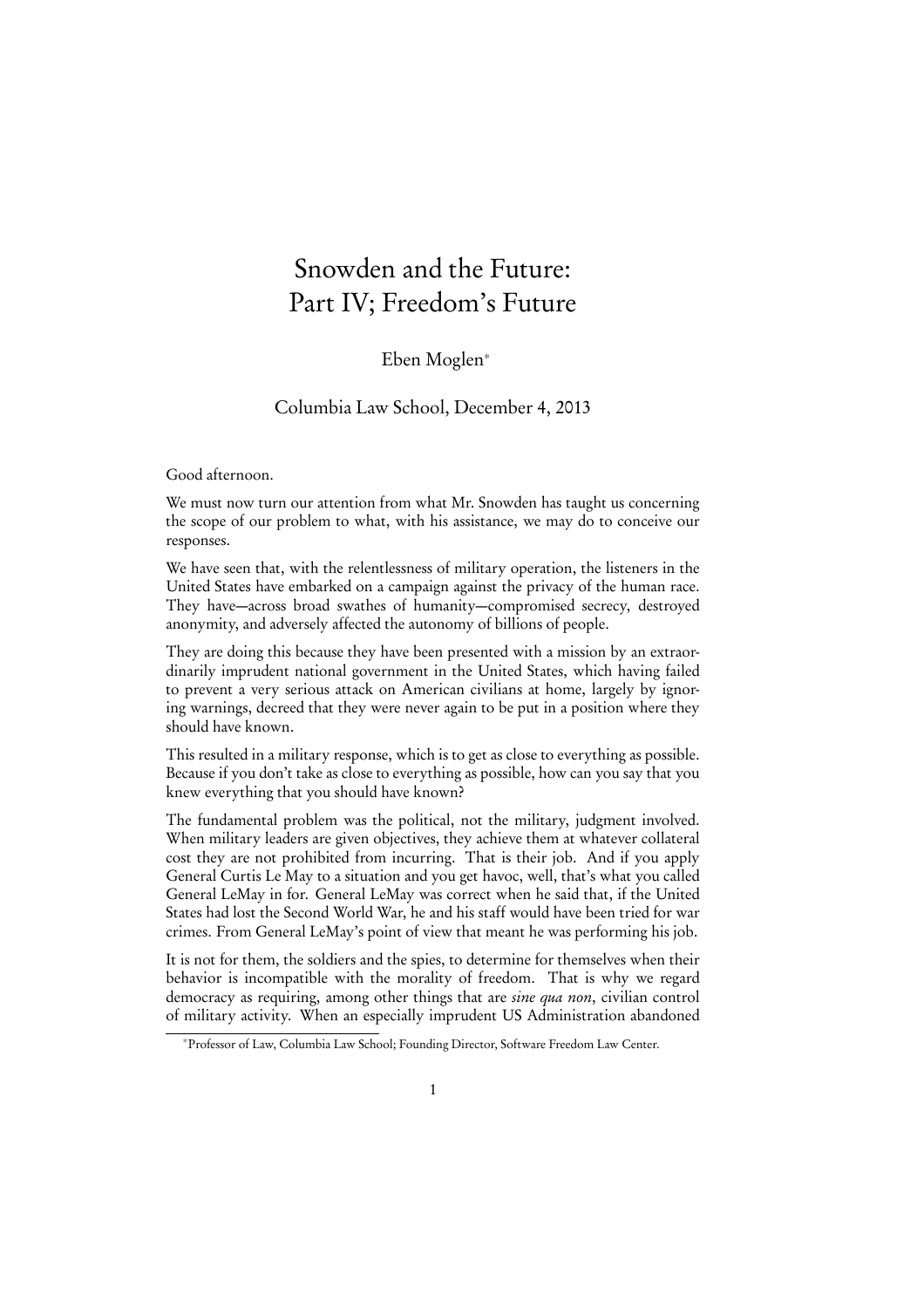the rule of law with respect to the listeners—leaving behind only a simulacrum in the form of an appointed court operating in secret—the consequences were not for the military listeners to judge for themselves. As we have seen, Mr. Snowden insisted that it was for democracy to impose the limits on that behavior. And democracy—here Mr. Snowden agrees with Mr. Jefferson, and pretty much everybody else who has ever seriously thought about the problem—requires an informed citizenry.

Therefore, Mr. Snowden sacrificed his right to everything that we hold dear—our privacy, our security, our future—in order to inform the citizens of the United States and the world.

What we are facing, as we have seen, is an environmental calamity. It has been produced by the collateral damage of that military listening, undertaken with relentless efficiency, by people who have more resources than all the rest of the world's listeners put together and whose task—one that they were given by imprudent government authority—they could legitimately consider as empowering them, indeed instructing them, to steal as close to everything as they could.

Thus they have corrupted science, they have endangered the security of commerce, and they have destroyed the privacy and anonymity of people who live under despotic governments, who are in mortal danger for what they believe, as a consequence of their destructive behavior. And, as long as it is still called "wartime," as far as they are concerned, they are still doing their jobs.

We have, as with any other environmental calamity facing the race, no simple answers to any of the questions that are posed. No one thing works. It doesn't even work somewhere, let alone everywhere. On the contrary, we face a problem which, because it is an environmental calamity, calls upon us to perform, as we do at our best, by thinking globally and acting locally. That is to say, by locating the principles that need to be applied with respect to this privacy environmental cataclysm we are living through, and acting in our locales. Each of us must act as befits the role we play and the place we are in, recognizing that collectively we are trying to save freedom of thought and democracy for humanity, which cannot be otherwise saved. Because, as we have seen, pervasive relentless surveillance destroys freedom of thought. And without freedom of thought, all other freedoms are merely privilege conceded by government.

In such a situation we will have, in all the places that we work, political and legal as well as technical measures that we will need to apply. In one sense merely to prevent the problem from growing worse, and in another to begin the process of political reversal, as the people of the world signify, in all the places where they are entitled to self-government or the registration of their opinion, that they wish not to be spied on.

Mr. Snowden has shown us the immense complicity of all governments—even those adversarially located with respect to the United States government on many issues with the United States Government's listening. They benefit from the fruits of the research conducted, to the extent that the United States government by agreement or generosity is willing to share them. They have turned a blind eye to the corruption of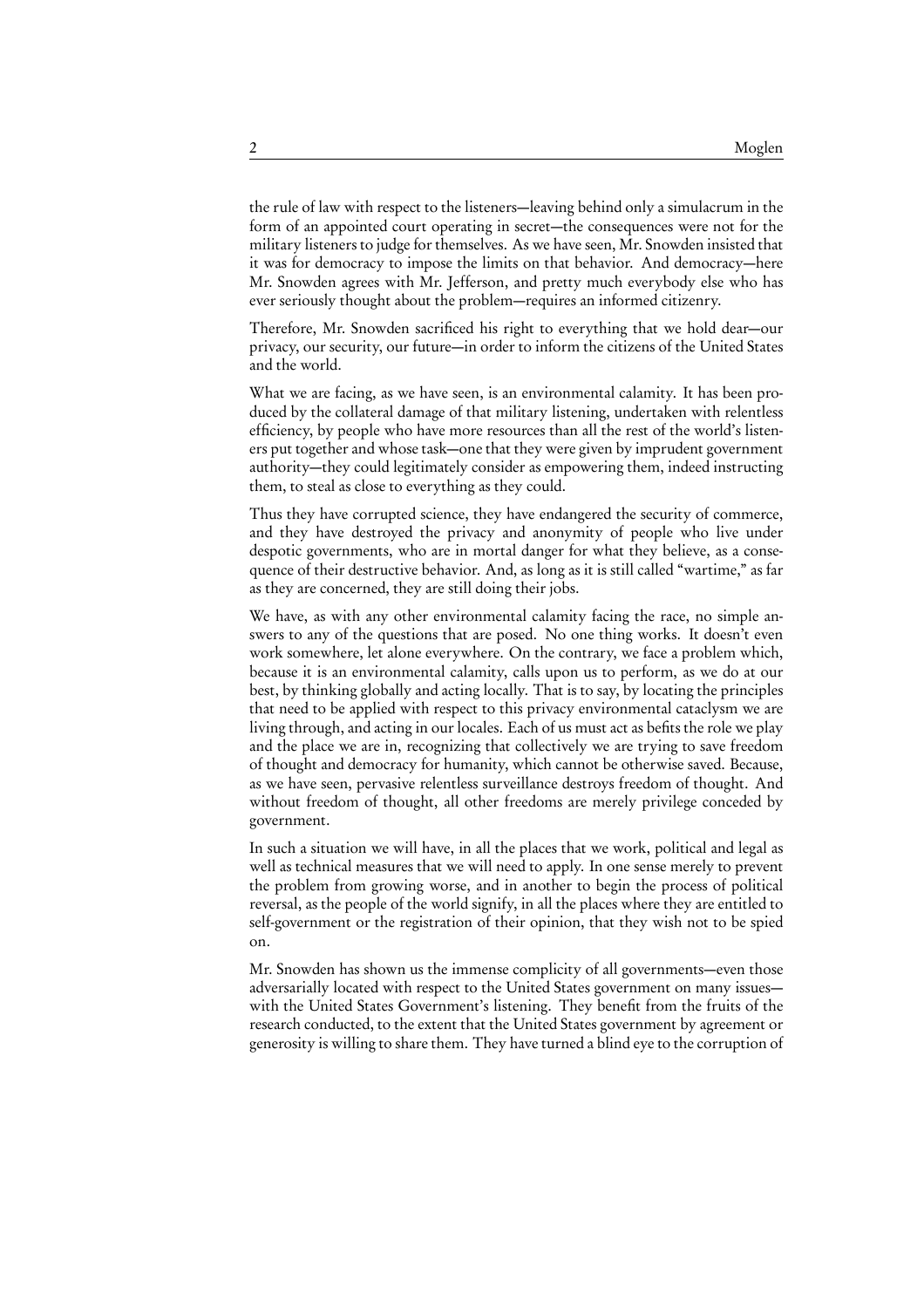their communications operators, the "infrastructure acquisition" of the Americans, sometimes under intimidation, sometimes under partnership. All of these are relationships which, as Mr. Snowden has shown, extend in many cases back to the period immediately after the end of the Second World War. They have merely grown with time. The technical facilities that were covered by the arrangements went from telegraph to telephone, through rebuilding of the communication network destroyed in Europe by the Second World War. Now they embrace the world-wide "instant-on" Net we currently live within, and which we will extend—if we do nothing to stop the expansion, further into the one neural system connecting all of human kind in one great big network later in the 21st century.

Mr. Snowden has shown, in other words, that everywhere—everywhere where citizens are entitled to a voice in the making of policy—the policies the people want have been deliberately frustrated by their governments. First, they wish to have a government that protects them against outsiders' spying. It is the fundamental purpose of government to protect the security of the people on whose behalf it acts, and so it is evident that government must protect citizens against spying from outside, everywhere. And everywhere where citizens are entitled to an expression of their will with respect to the government that conducts policing and national security surveillance at home, it is the will of citizens that such national security surveillance and policing should be subject to the rule of law, under whatever the local institutions for robust protection against government overreaching may be.

Everywhere it is possible to levy those two political requirements by citizens of democracies against their governments. Everywhere. Now. "You are not a government if you are not protecting our security, and our security includes not being spied on by outsiders. And, as you are a State that claims to be governing us under the rule of law, you must also subject your listening, both your national security listening and your criminal investigations listening, to legitimate legal review."

In the United States it will be necessary for us to add a third fundamental political demand to our activity. The United States is not—I mean we the people of the United States are not—ready to abandon our role as a beacon of liberty to the world. We are not prepared to go out of the business of spreading liberty around the world and to go instead into the business of spreading the procedures of totalitarianism. We never voted for that. The people of the United States do not want to become the secret police of the world. If we have drifted there because an incautious political administration empowered military men to do what military men do—which is full speed ahead damn the torpedoes—-then it is time for the people of the United States to register their conclusive opinion on that subject.

In the meantime, the President of the United States has the only vote necessary to end the war. All of this is possible because it is wartime—or rather because of the myth that it is wartime.

Disregarding the civil liberties of Americans for national security purposes is possible in wartime only. Declaring that everybody who uses the American telecommunications network who doesn't have our passport is subject to no civil liberties protection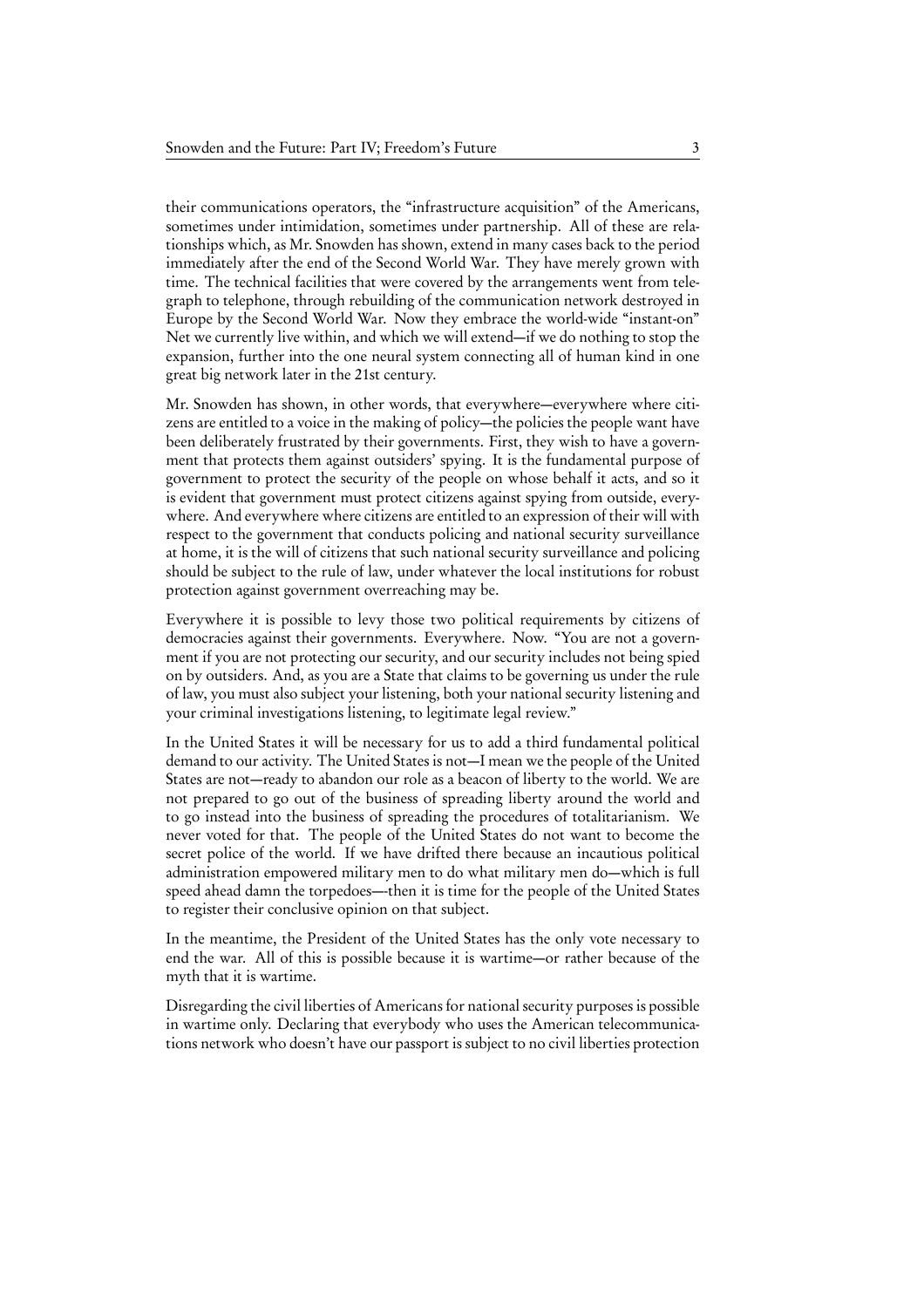at all is only possible in war time. And the idea that we can abandon the morality of freedom and spread the procedures of totalitarianism around the world in order to achieve security could only be possible in wartime. This cannot be our vision of a peaceful society. The fundamental imprudence was the use of a debateable constitutional privilege—to go to war without congressional declaration—to create wartime in the United States without end.

The people who did that will be harshly judged by history.

So will the people who refused to stop it.

The President of the United States has one vote and that vote can end the war. Our distinguished and honorable colleagues, the Supreme Court Justices of the United States, have nine votes that can restore the rule of law. No doubt they are reluctant to apply them, for a variety of reasons—some of them I think all of us who are "constitutional thinkers" will agree are serious. But the time is coming when they must act.

All of us who have ever served the Federal Government, and I am one, have taken an oath to preserve, protect, and defend the Constitution of the United States.

People are going to have to remember that they took that oath.

There come times in the history of the nation when people do have to remember that the oath so runs, that it is the protection of the constitutional order of the Union which is the subject of our allegiance.

A clear grasp of that fact has carried us through the most horrible of our national times, and it is what has carried Mr. Snowden to his moment of encounter with the truth.

We are not the only people in the world who have exigent political responsibilities. The government of the United Kingdom must cease to vitiate the civil liberties of its people, it must cease to use its territory and its transport facilities as an auxiliary to American military behavior. And it must cease to deny freedom of the press, and to oppress publishers who seek to inform the world about threats to democracy, while it goes relatively easy on press who spy on murdered girls.

The Chancellor of Germany must stop talking about her mobile phone and start talking about whether it is okay to deliver all the telephone calls and SMS in Germany to the Americans—a subject which should be a matter of national discussion in Germany, which the Chancellor is trying not to have by talking instead about her phone. Her charade resembles one of those mobile phone conversations you hear in public all the time, in which people are busy telling one another where they are, but they never get down to telling anybody what they really need to do.

Governments that operate under constitutions protecting freedom of expression have to inquire—urgently—as a matter of the morality of freedom in their societies, whether the freedom of expression exists when everything is spied on, monitored, listened to.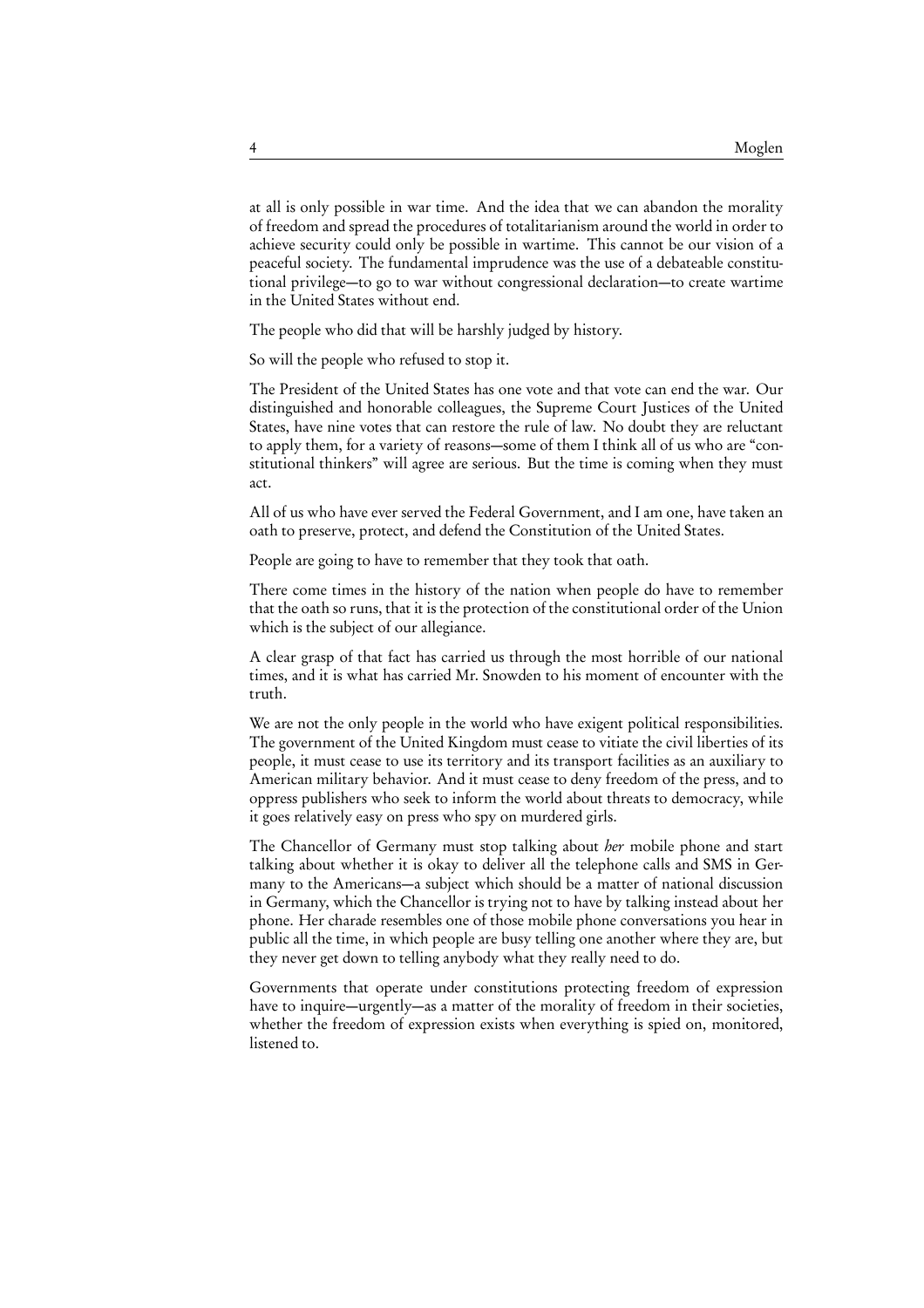In the 20th century, that would not have been a difficult question, as I pointed out at the beginning of our time together. It would have been regarded as simple and obvious; it is why we were willing to sacrifice tens of millions of lives to destroy what we called fascism and totalitarianism.

I lost a dear friend over the weekend who was imprisoned by the Gestapo in Amsterdam in 1944. It troubles me to think that, with the departure of our dear ones who lived through that time, we might forget what happens when you trifle with the morality of freedom.

We are producing and spreading technology around the world, at the expense of the American taxpayers, which is subject to horrendous misuse—to support totalitarianism permanently. That the people doing this want us to believe that—as American leadership—they are trustworthy seems to me utterly irrelevant, having nothing whatever to do with the ethics of equipping any damned despot in the 21st century with the opportunity to achieve immortal extent for immorality in power.

In addition to politics, we do have law work to do. In one sense, I have already defined what that law work is: Subjecting things to the rule of law in local courts is lawyers' work. And it is obvious that, if our local politics with global effect is to seek to subject local listening to the rule of law, then lawyers will have to do it. In some places they will need to be extremely courageous; everywhere they will need to be well trained, everywhere they will need our support and our concern.

But it is also clear that subjecting government listening to the rule of law is not the only lawyer's work involved. As we have seen, the relations between the military listeners of the United States, listeners elsewhere in the world, and the big data-mining businesses that have sprung up in the 21st century is too complex to be safe for us.

Mr. Snowden's continued revelations have shown the extent to which the data-mining giants in the United States were intimidated, seduced, and also betrayed by the listeners. What has been so angering Google and Facebook is the extent to which the deals they made with the listeners—which they thought conveyed to them protection in return for cooperation—had no such effect at all: the listeners went on hacking, tapping, and stealing from them every way they could. This should not have surprised them, but it did. They apparently didn't think they were dealing with an army in wartime. I don't know why.

And we? We recognize that at the beginning of the 21st century the network was used to concentrate our data in other people's hands. As we shall see, technological design to deal with the environmental crisis we are living through suggests that we ought to decentralize the data, that we ought not to store it in great big heaps where it is very easy for totalitarian governments and others to go after it.

But, before we come there we should understand that there are many people managing our data around the world, and they have no responsibility for it. There is lawyers' work to do there too.

In the United States, for example, one of our immediate legislative goals should be to sunset the immunity given to the telecommunication operators for assisting illegal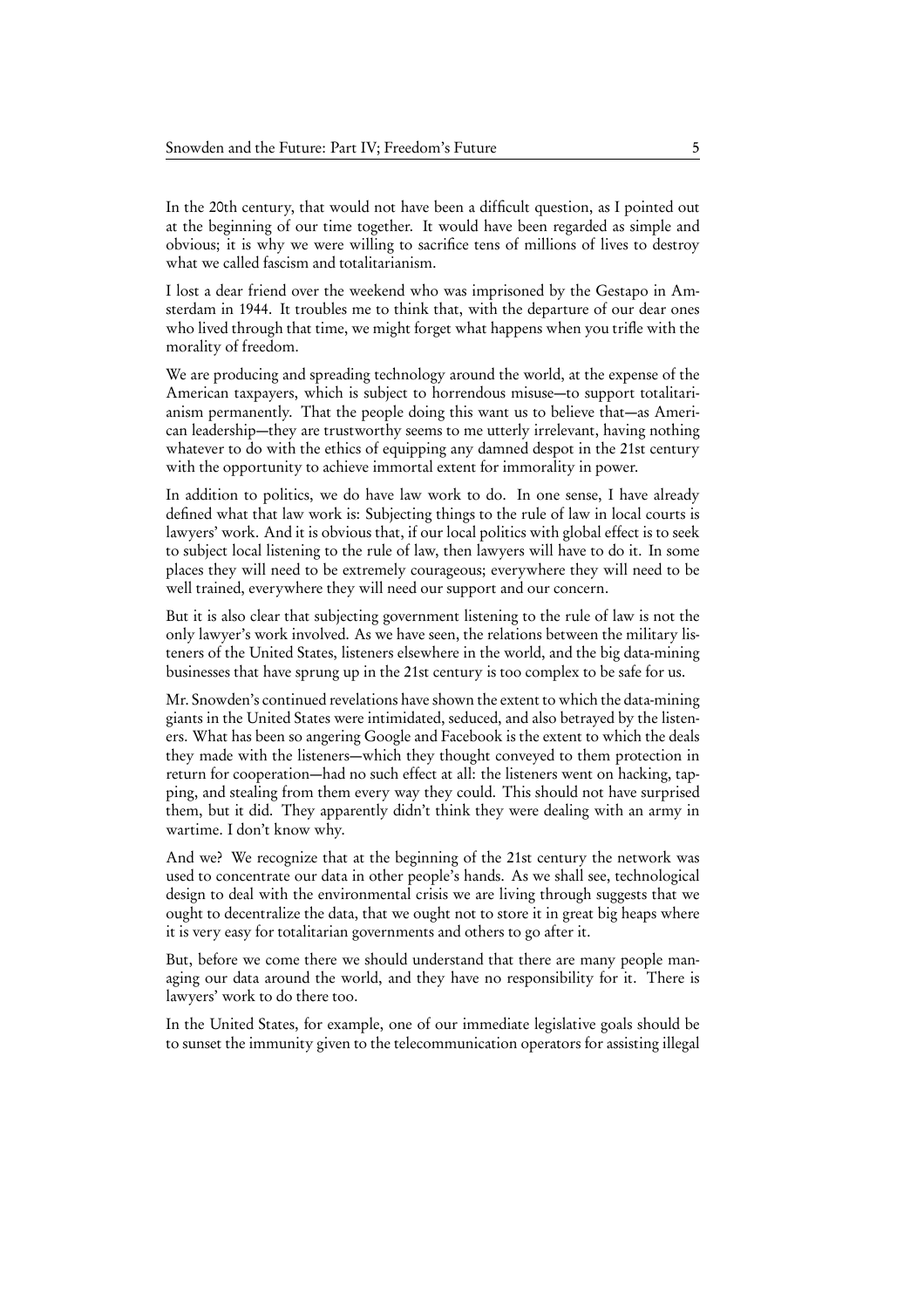listening in the United States. Immunity was extended by legislation in 2008. Barack Obama when he was running for President said that he was going to filibuster that legislation in the United States Senate because it was so Constitutionally ... well I won't put a word in his mouth. Then, in August 2008, when it became clear that he was going to become the next President of the United States, he changed his mind. Not only did he drop his threat to filibuster the legislation, he flew back from campaigning to Washington D.C. in order to vote for it in the United States Senate—one of the few things that he felt was worth his time to vote on in the United States Senate as a Presidential candidate in 2008.

We should not argue about whether immunity should have been extended to the operators in the United States; that is not an important question now. We should establish a date certain—say January 21st, 2017 perhaps—after which any telecommunications network operator doing business in the United States that facilitates illegal listening by the United States Government should be subject to ordinary civil liability without immunity. No special legislation to make anybody liable for anything is necessary, simply no immunity. An interesting coalition between the human rights lawyers and commercial class action litigators would grow up immediately, which would have very positive consequences. If the non-immunization extended to non-US network operators that do business in the United States, such for example as Deutsche Telekom, it would have enormous positive consequences for citizens of other countries as well. In any place where immunity is presently existing and can be withdrawn—recognizing that in most of the places where legal immunity for assisting illegal government listening exists, the citizens never saw it in legislative terms, it was simply done by government in the back behind closed doors in the dark—in any place where the immunity can be withdrawn by legal means, it should be lifted. Helping people to spy on you who have no legal right to do so is conduct that the law, pretty much everywhere, has perfectly well understood carries liability for hundreds if not thousand of years. There is no reason why we need any new law for that; we just need lawyers to make it work.

Similarly, we need to recognize that this enormous pile of our data in other people's hands is not a problem unknown to the law. On the contrary, the necessary legal principles to deal with it are ones that you encounter every day when you go to the dry cleaner. The English speaking lawyers refer to this as "bailment." But really what it means is, that if you entrust people with your stuff, they have to take care of it the way that they take care of their own stuff, and if they don't take care of it the way that they take care of their own stuff, then they are liable for their negligence about it.

As a legal historian I can tell you that reaching this conclusion in the English law required centuries of work and a good deal of backing and forthing and reversal of principles temporarily arrived at, but whether you are a lawyer in the English-speaking world or not, the principles actually spread outward with the Roman commercial law at the beginning of our civilization—roughly at the moment I was talking about some weeks ago, when the Roman Republic was destroyed from inside by a crafty tyrant called Augustus, who assured everybody that they had their old freedoms while tak-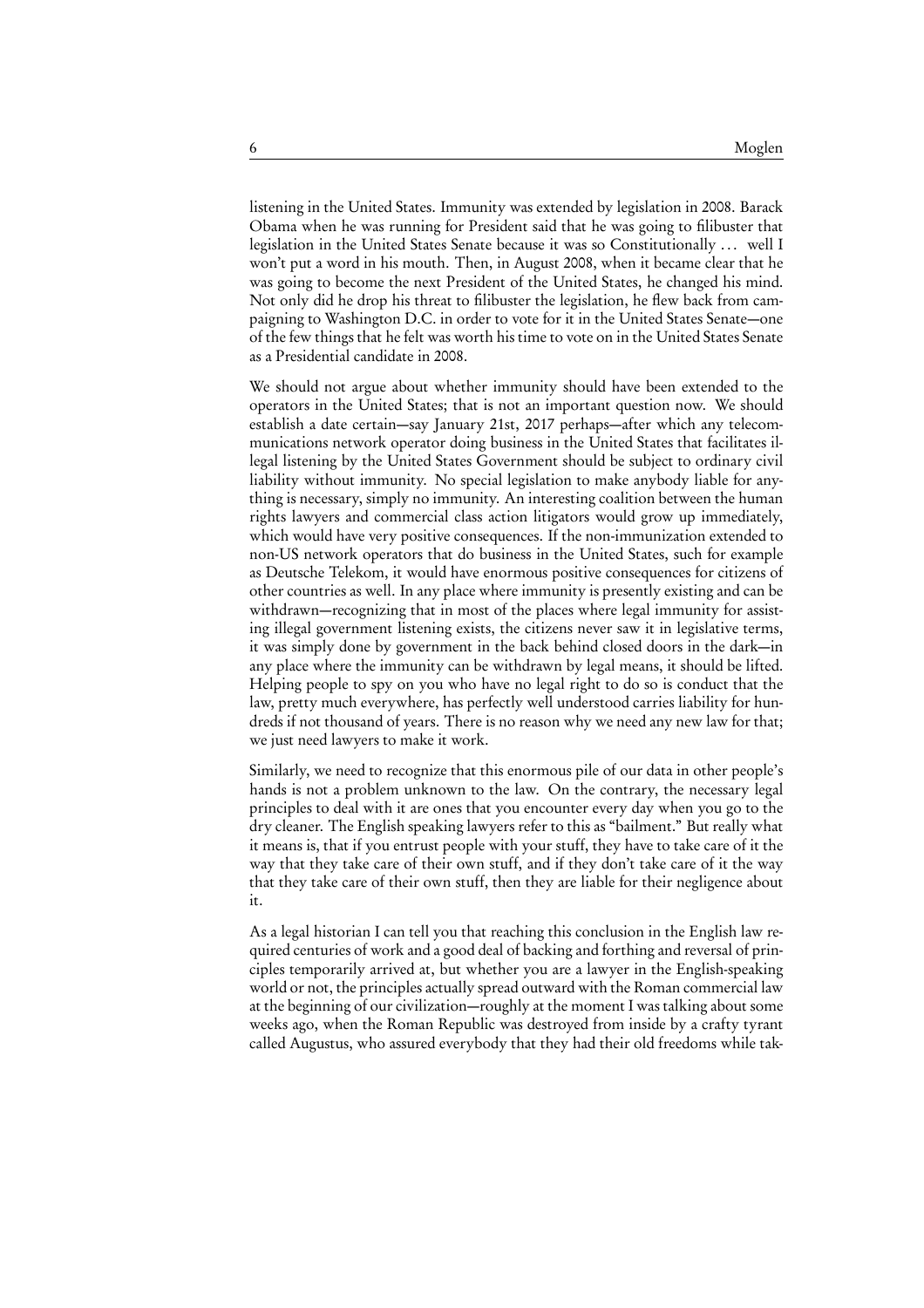ing them away from them, building an intelligence network that made him the best informed man in the world.

So what we really need to do is to apply the principle of trust in bailment, or whatever the local legal vocabulary is, to all that data which we have entrusted to other people and which they have a responsibility to take care of at least as well as they take care of their own.

Now I share sympathetically the embarrassment of the Google engineers who realized that by lifting all the encryption of other people's data that came to them at the boundaries of Google and then moving it around from one data-center to another over fiber optic lines without re-encrypting it, that they had basically invited the listeners on in. The wolves came in through the back door, after making such a polite deal at the front door. But in truth, of course, they should know that their computers should be linked by encrypted connections only. I mean, even in my little office we do that.

The real problem here is that the military listeners corrupted our desire to turn the whole Internet into a network that worked that way—with "end to end" encryption two decades ago, with obscurantist objections, and efforts to delay, and to deny the necessity for end-to-end encryption throughout the Net, because if we built the technology right, everything that moved would be harder for them to steal. We have to come back to that. Of course, we have to do it for ourselves now, whether we are Google, the banks, the hospital, or just our families.

But from the point of view of lawyers' work around the world, there would be an enormous advantage to treating personal data under the rules of bailment, in that we are applying familiar principles concerning our stuff in other people's keeping.

Rules about our stuff in other people's keeping have their being, have the location of their invocation, where the trust is made. If the dry cleaner chooses to move your dry cleaning to another place and then the fire happens, it is not where the fire happened in the place to which they moved your cleaning which determines the liability, it is where they took the clothes from you.

The big data-mining giants around the world play this game of *lex loci server* all the time: "Oh we are not really in X, we're in California, that's where our computers are."

This is a bad legal habit. It is kind of like eating junk food, these jurisdictional quibbles that are supposed to keep you safe forever. They work until they don't, and then they don't, and then what? We would not actually be doing them a grave disservice if we helped them out of this bad habit, by pointing out that what they really need is legal strategy for dealing with the trust relationships they have with the people that they have, wherever those people are. In the long run it won't do them any real good to deny that they are there. And if we were to apply the correct principles of legal liability to their either adequate or negligent caring for the stuff in their control, we would be doing a sufficient job. It isn't the solution to everything, any more than any principle of liability for environmental harm solves the problem of pollution. But it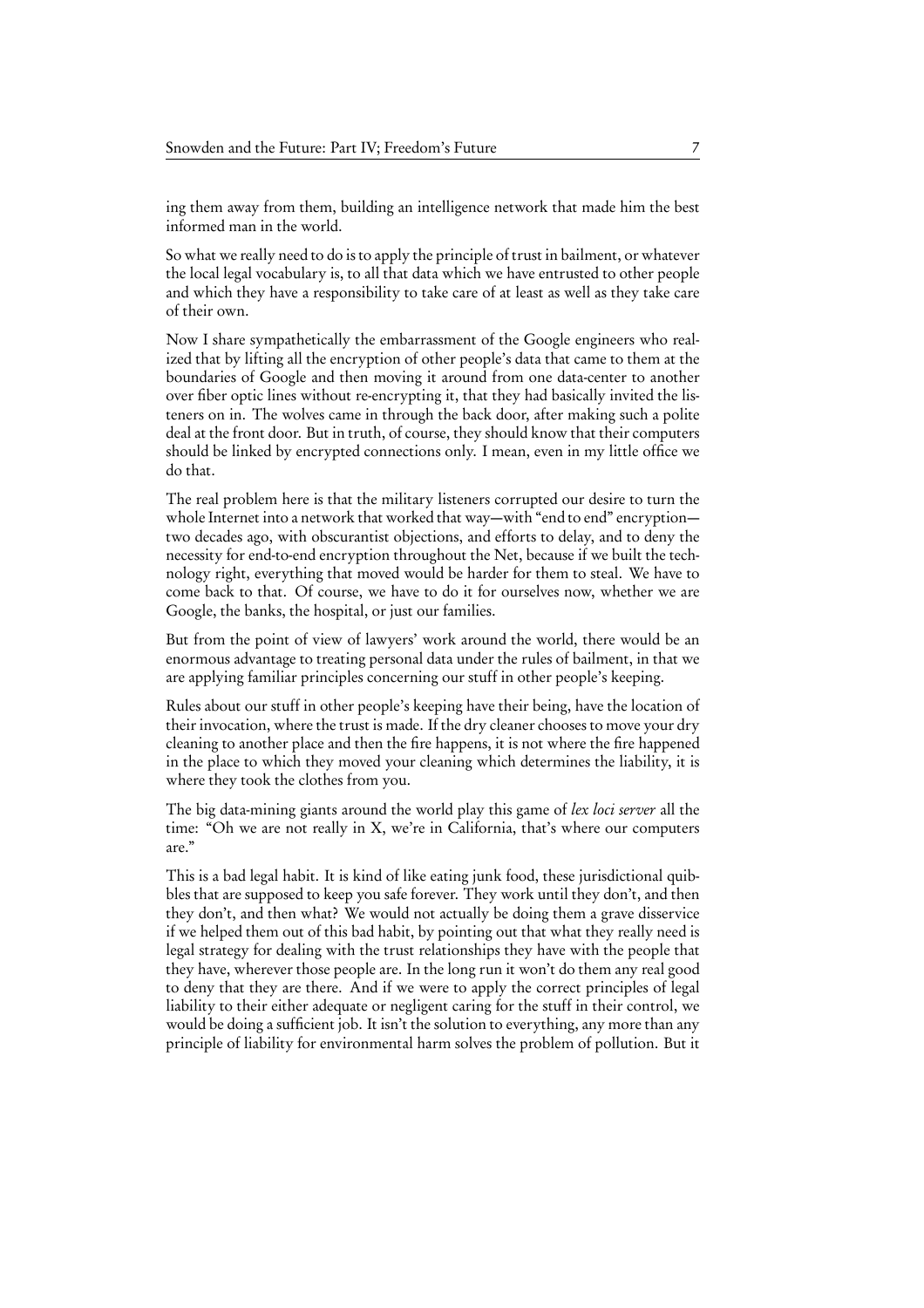produces opportunities for productive discussion, which we call "bargaining in the shadow of the law."

We are going to need an international private law of privacy, if you like. That is to say, principles of choice of law around the world which link up the various forms of trust and bailment and 'my goods in your hands' and 'things I have entrusted to you for you to take care of' in all the various legal systems. This is not international treaty work produced by governments. Governments are not interested: on the contrary, governments are all so far on the other side.

Then there is lawyering to be done in international public law. That is to say, the question of how governments should relate to environmental devastation.

The two most powerful governments in the world, the United States and the People's Republic of China, now fundamentally agree about their policy with respect to threats in the net. The basic principle is: "Anywhere in the Net there is a threat to our national security we're going after it."

One of the primary strategists (I refrain from saying apologists) for surveillance in the United States, Mr. Stewart Baker—with whom my acquaintance goes back far too many decades now—Mr. Baker was declaring last week in the United States that it is good for the United States government to keep track of the porn-watching habits of people abroad that it considers to be jihadis who have encouraged attacks on U.S. interests outside the United States.

Mr. Baker said that this was better than murdering them, it was "dropping the truth on their heads." I felt that this was the Internet-enabled equivalent of the old CIA idea to send agents to Cuba with something to put in Fidel Castro's shoes that would make his beard fall out. It's a further example of the nonsense that happens in wartime, but it's also a reminder that the freedom of thought is actually in danger for the most trivial, as well as the most important, of reasons once this technology of totalitarianism has been spread by us, everywhere.

And so it is reasonable to ask about government-to-government efforts to abate this environmental catastrophe.

The United States and the Soviet Union were in danger of poisoning the world in the 1950s through atmospheric testing of nuclear weapons, and it is to their credit that, in addition to other measures preventing the destruction of the world, they were able to make a bilateral agreement prohibiting atmospheric testing of nuclear weapons.

Which—with occasional toxic efforts by the French to remind everyone that they hadn't agreed to it—pretty much kept people from blowing up nukes in the atmosphere and destroying human civilization by accident.

It is perfectly reasonable to imagine— save only for the fact that the governments have no intention of doing it— an agreement between the United States government and the government of the People's Republic of China to cease turning the human race into a free fire zone for listening and interfering. But it isn't going to happen this time, as though the Test Ban Treaty had never come into existence.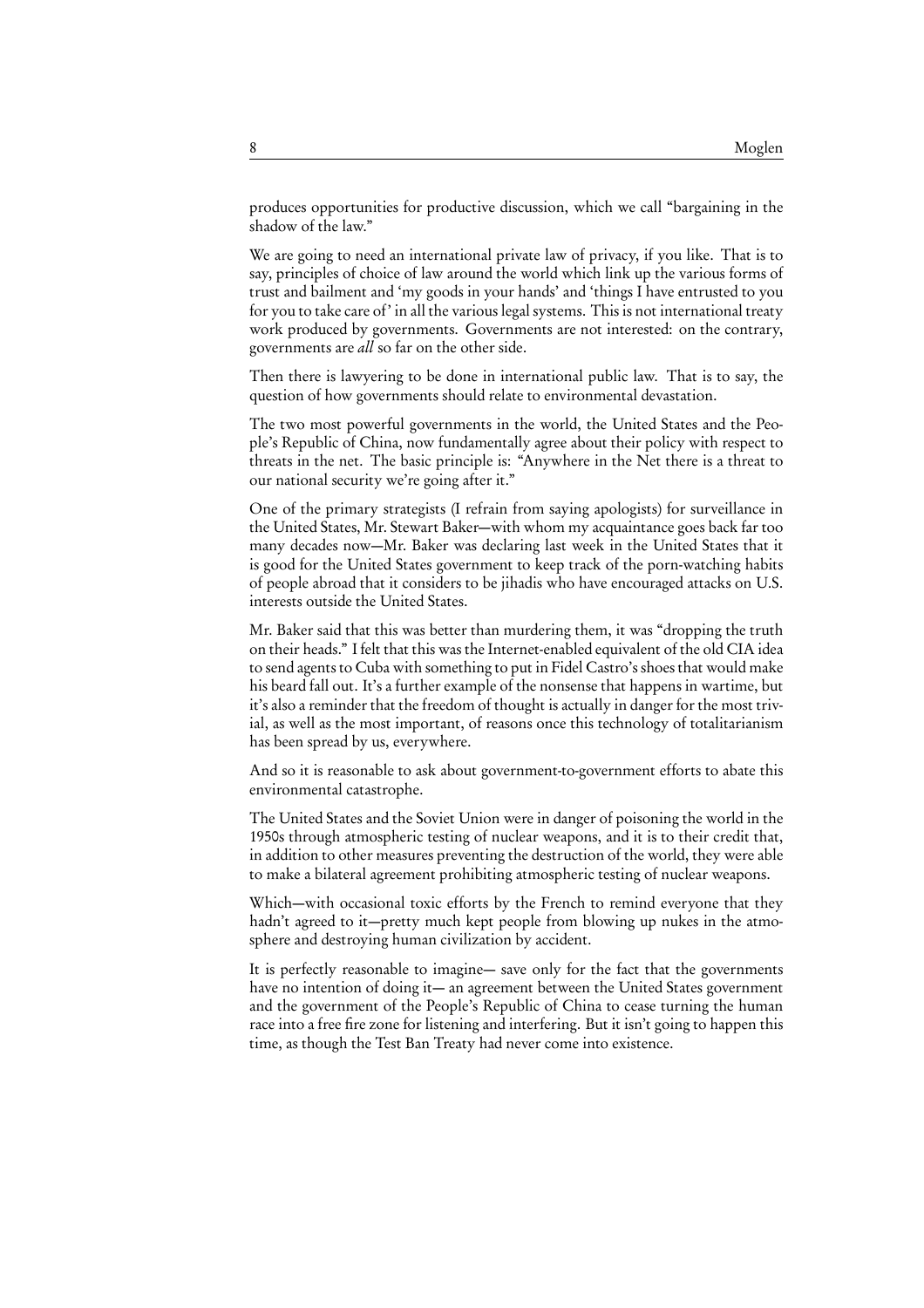Now, all of this— all this politics and all this law—unfortunately is slow and uncertain, and at its best it would not arrest the decay of our human environment in this new pervasively spied upon Net sufficiently, even if it worked fast enough. Without technical solutions we are fundamentally not going to succeed, just as there is no way to clean up the air and the water or positively affect global climate without technological change.

Everywhere around the world businesses use software that secures their communications and much of that software is written by us. The "us" I mean here is those coalitions of people sharing technological progress called free software, open source software, with whom I have worked for decades.

Protocols that implement secure communications used by businesses between themselves and with consumers—HTTPS, SSL, SSH, TLS, OpenVPN, all of these techniques for secure communication in the Net—have been the target of the listeners' interference. Mr. Snowden has shown us very carefully what levels of effort have been applied to the breakage of these fundamental forms of secure communications.

I must point out again that in stressing this technology they are courting global financial disaster. If they had succeeded in compromising the fundamental commodity methods by which businesses around the world communicate securely we would be one catastrophic failure away from global chaos.

Armies in the field, fighting under orders to do whatever it takes, will do things like this. But when the history of this is written, the imprudence of the United States government in having unleashed its military listeners this far is going to be the primary headline. This conduct will appear to the future to represent the same degree of economic recklessness that debasing the roman coinage did and does: It is a basic threat to the economic security of the world.

The bad news that they made various kinds of progress: First, they corrupted the science. They covertly affected the making of technical standards in fundamental ways, weakening everyone's security everywhere in order to make their own job easier.. (In coming weeks, I will be engaging in more detailed technical discussion about this aspect, with researchers who can speak authoritatively both to what the documents say and to what they mean.)

Second, they have engaged in stealing keys on a level that you can only do when you're the best-financed thieves in the world. Everywhere that encryption keys are baked into hardware, they have been at the bakery. They have collected immense piles of keys, which they keep around, along with superbly skilled teams for stealing them, which they have specially sectored off.

At the beginning of September when Mr. Snowden's documents on this subject first became public in the New York Times the shock waves of this discovery reverberated all around the industry. They referred to an early version of their "key recovery" effort to steal systematically keys used for global secure communications by businesses by the code name "Manassas." Subsequently they much improved it. It was the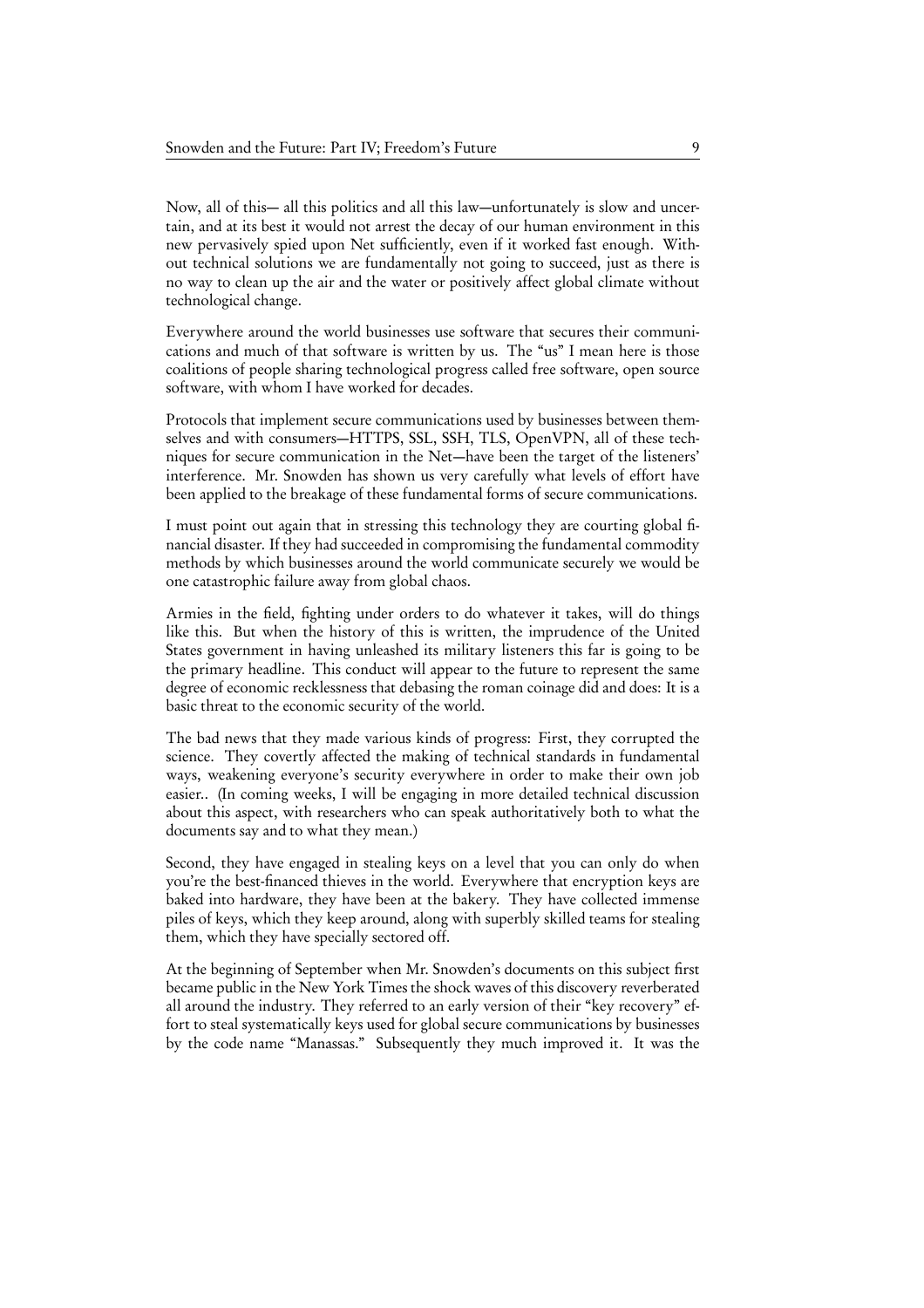documentation on the improved second version, which they called "Bull Run," that Mr. Snowden released at the beginning of September.

We can of course conjecture—perhaps we should assume—that even in talking to its own senior leadership, the National Security Agency doesn't tell the whole truth in those documents.

But the very satisfaction they expressed in the expansion of the "key recovery"—that's key stealing—activities, and the subsequent documentation of the extent to which they broke into infrastructure at Google, Facebook, and other places rather than breaking the SSL encryption between the outside world and the businesses, tends to confirm the most important fact that Mr. Snowden has tried to convey to us using the Agency's own documents: They prefer—or have chosen by necessity, as the case may be—to steal keys, rather than to break the fundamental crypto that secures the world economy, which is mostly made in the cooperative sector by my clients.

This is the primary inflammatory fact about Mr. Snowden's disclosures, from the perspective of NSA: Telling people what you can and can't read is what listeners would rather die than do. Because as long as nobody knows what you can read you have an aura of omniscience, and if somebody knows what you can't read, then soon you can't read anything anymore. So what Mr. Snowden did was to disclose to us that their advances on our fundamental cryptography were good but not excellent. He showed us that they are gaining ground by brute force, rather than by using some magic rocket ship built in Area 51 that we couldn't compete against.

But Mr. Snowden is also showing us that we have very little time to improve our own crypto, that we have very little time to recover from the harm done to us by technical standards corruption, and that from now on all of the people who make free software crypto for everybody to use must assume that they are up against "national means of intelligence," trying to break their technology and socially engineer the subversion on their organizations. In this trade, that is bad news for developers, because that's the big leagues and if you have to play in them every single minute then one mistake is fatal.

Which means that from a technological perspective we have two things we need to do now. The first is that those of use who can must build coalitions to strengthen the basic commodity crypto in the free world and we have to do it right away. The people listening know who they are, and there are youngsters around the world who have great destinies ahead of them, not working under security clearance inside the National Security Agency, but for freedom.

But the second thing we have to do is to change the environment for people so it is safer. This is largely about spreading technologies businesses have been using for a decade and a half now into the lives of ordinary people. Which hasn't happened, you understand.

Cyber security is a highly developed professional activity now. Information security officers are smart people doing complicated work, but at the end of the day they set up networks that are safer for the businesses that employ them. We can do that too.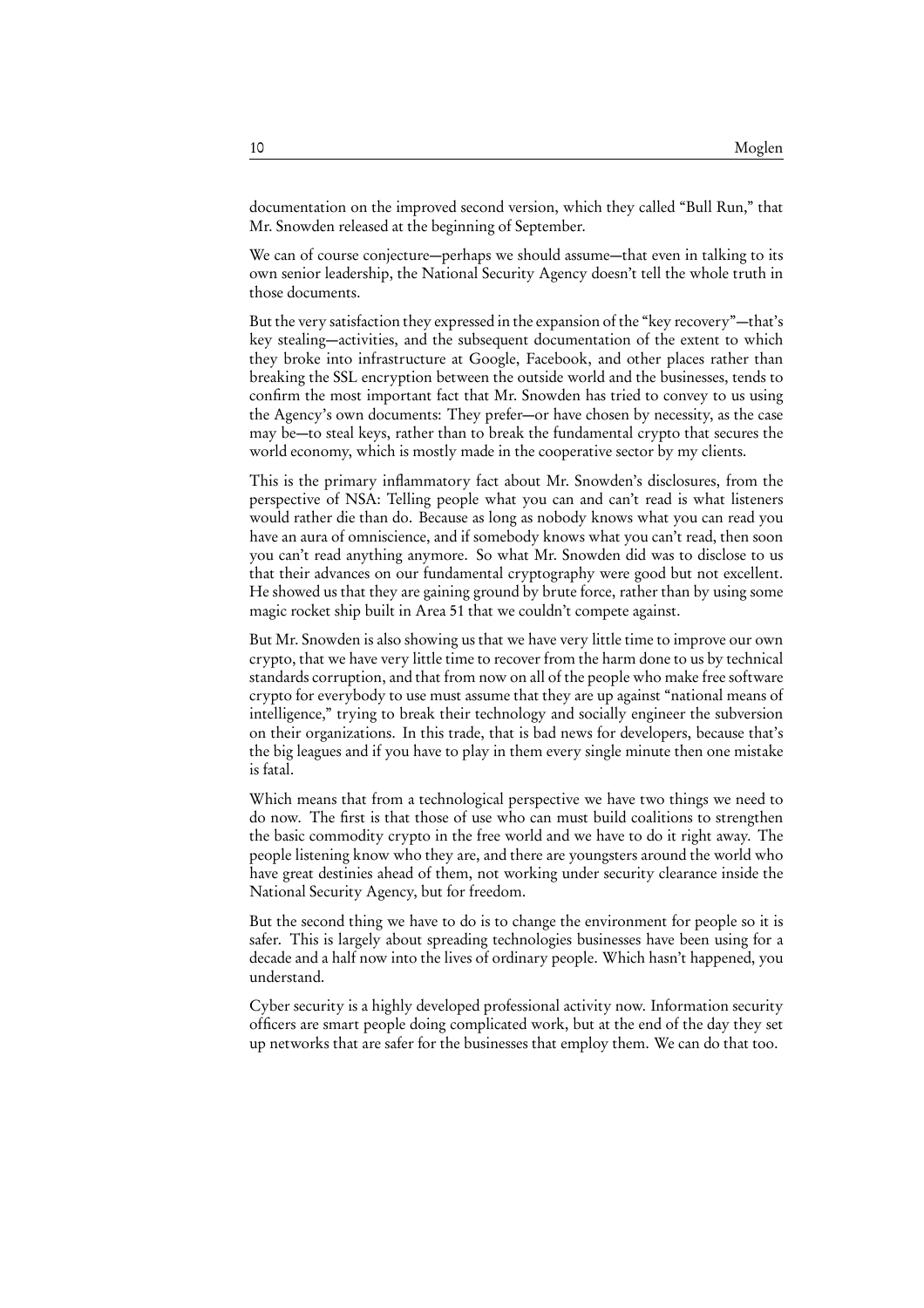It's as though every factory in the United States had an advanced sprinkler system smoke detectors, carbon monoxide detectors, sprinklers, high pressure hoses, fancy fire extinguishers—while everybody's home had no smoke detector, no fire extinguisher, no flame retardant, no nothing.

So what we have to do is commoditize personal uses of technologies that businesses have all ready adopted completely, and we need to provide those to people in modalities that don't require anything more than is required to install a smoke detector, hang a fire extinguisher on the wall, talk to your kids about which door to use if the stairs are burning—maybe put a rope ladder in a second floor window. None of this solves the problem of fire. None of this makes the electrical system safe. It doesn't prevent lighting strikes. It doesn't do anything about the inadequate tax base supporting the fire department. None of that. But if a fire breaks out in your house it will save your child's life.

So we have to do that too. Now there are projects around the world working on this. My FreedomBox project is one; there are many others. But I am particularly delighted to see that we are beginning to have commercial competition. I was reading an advertisement for a \$49 plugserver-based Tor router last week. Businesses are now aware: the people of the world have not agreed that the technology of totalitarianism should be fastened on every household by the United States and a friendly government in your locality. Not only have the people of the world not agreed to this from a political point of view, they haven't agreed to it from a market point of view either.

So, if we keep the commodity crypto strong and keep building prototypes of things that would help people to have better privacy, safety, and security in communications the market will manage. Manufacturers around the world who make a lot of stuff with government inside will also make some stuff with government not inside because there is money in it.

So we must pursue our two fundamental responsibilities, the ones that my communities of software makes have pursued relentlessly themselves, if not in a military form, for decades now: Figure out what's good for freedom, make it, share it with people, let other people use it in their businesses, don't impede its improvement. We'll be alright, but only because Mr. Snowden has told us what we can do, what we can't do, what's already lost, and what armor still works—we'll be safe because he did that for us.

Otherwise, the guys at Manassas and Bull Run they would keep going, and if they keep going they will reach a point where we have a very hard time reversing what they've done. Because that's what happens with environmental catastrophe: You can't just undo it.

Mr. Snowden is a man conscious of time as well as space and strength. He said in Hong Kong "I've been a spy all my life." He spied for us, collecting carefully– thoughtfully–for the purpose of making it possible for us to understand and to respond, to save human freedom and democracy. Carefully, thoughtfully, slowly he collected. From the moment he brought that first document into his possession—the first one that we needed to see and that our government was determined not to let us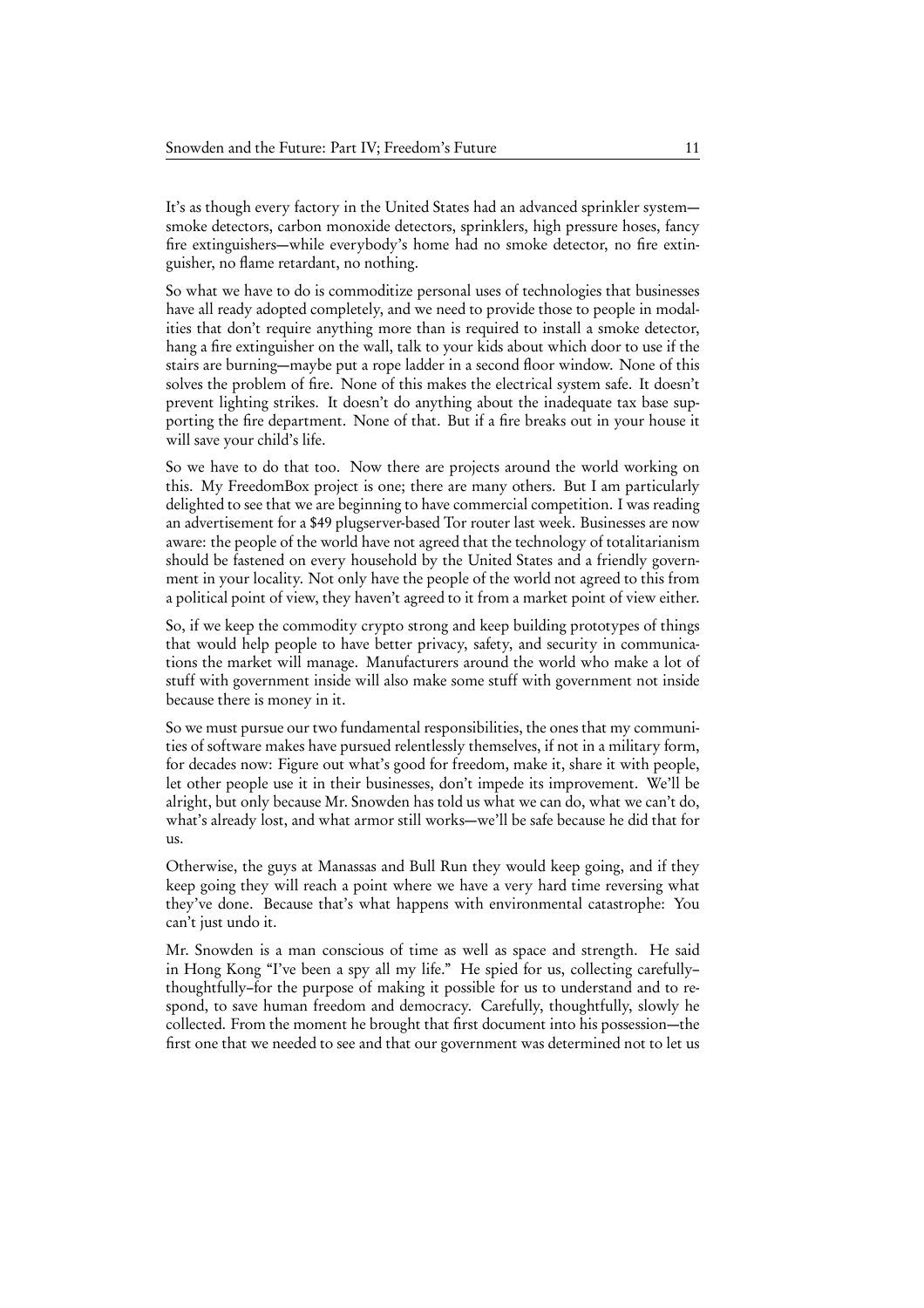see—from the moment he had that first document in his possession, he was in mortal danger. Every day he went to work. Every day he did more of what we needed, if we were to sustain ourselves against this runaway military attack on the privacy of humankind.

His courage is exemplary. But he ended his effort because we needed to know now. We have to inherit his understanding of that fierce urgency.

In the politics, we must be sure that the leaders of democracies, all of them, know that we have not voted for this. We have not voted elsewhere in the world to be spied on by the Americans without permission.

We in the United States have not voted to cease our role as beacon of liberty to the world. We have not voted to become instead the secret police of everywhere. We have not agreed to be done with the rule of law in the United States. Not just with respect to those of us who happen to carry the passport but with respect to everybody who is here.

That's a fundamental commitment; we can't walk away from that. When we walk away from the idea that everyone who is here has constitutional rights regardless of whether they happen to have a passport, we just reenacted Dred Scott.

Maybe you can do that in wartime. But we have in the past gone to war to prevent that from being the rule in peace time.

Our politics can't wait about this. Not in the United States, where the war must end. Not around the world where people have to demand that governments fulfill their basic obligation to protect the security of their people.

If the Chancellor thinks that her mobile phone should not be listened to I am with her. I am not with her in forgetting about all those other people for whose welfare she is primarily responsible.

At law we have places to go and things to do. Wonderful lawyers around the world young and old have work to do and they're going do it. But they're going to need our support. They're going to need infusions of courage and material welfare, and in some embattled places in the world they're going to need us to be willing to stand with them against physical intimidation and destruction.

We have comrades in Bahrain who were tortured because they carried an iPhone to a demonstration, and it informed on them. We have to do something about that.

As lawyers, we have to recognize that life in a society of pervasive monitoring is not life under the rule of law. This shouldn't be a controversial proposition but it is.

Technologically, we must shore up the few thousands of us around the world who make the fundamental technologies that businesses that make hundreds of billions of dollars a year depend upon.

We must shore up those technologies against the most skillful attacks that we know of. We must assume that every single one of them has been tried, and that every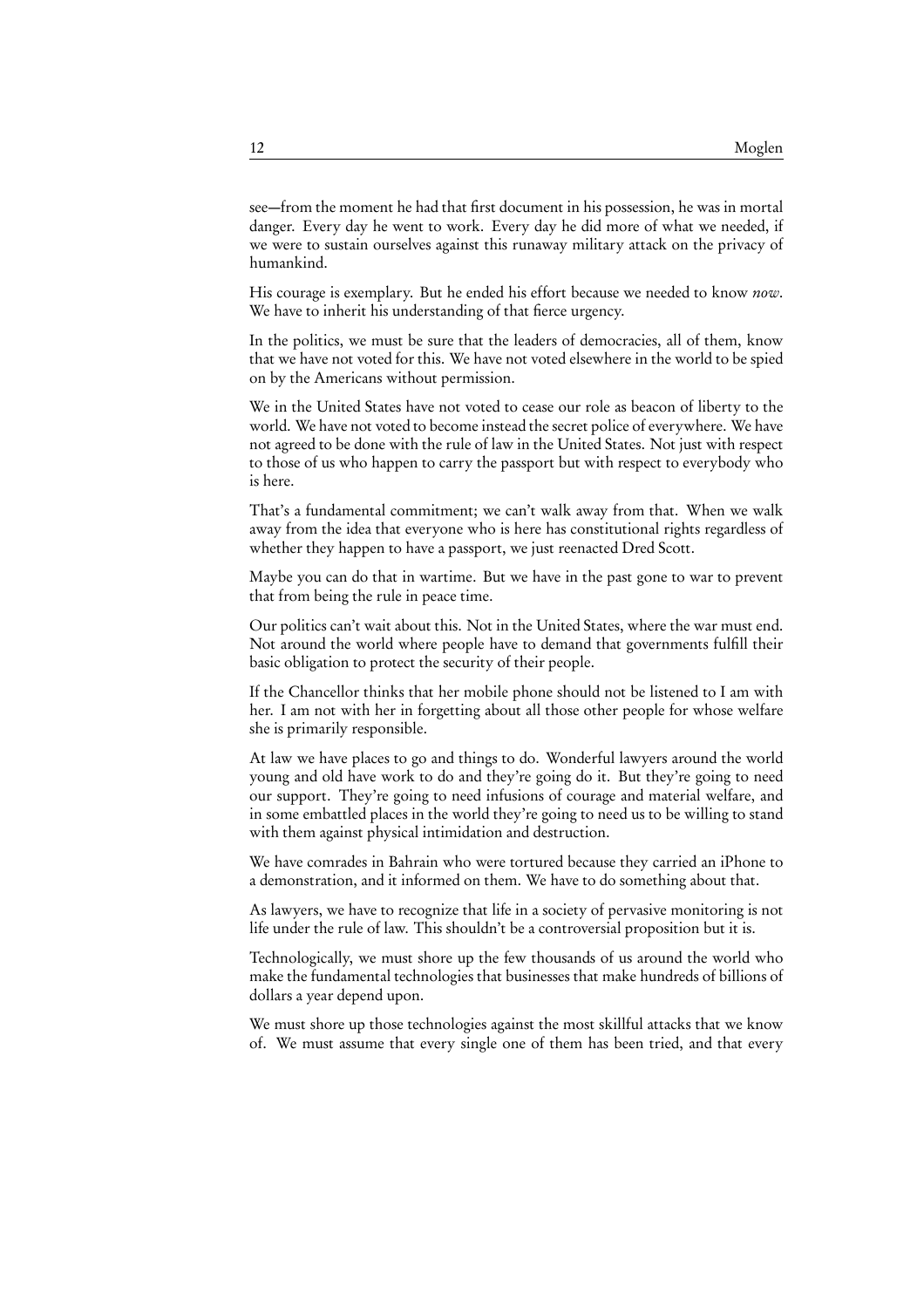single thing that could be done to corrupt the fundamental mathematics was done. It's an immense effort—a moon shot of our own, though we must make it.

And then, like that famous US moonshot, we must distribute Tang and "space blankets" and maybe even some more useful stuff to people: Aerospace technologies that work at home.

The good news is that many of our laptops already do every single thing we're talking about. I look around this room and I see a lot of people whose technological mechanisms for privacy would be enough, if we multiplied them by a billion people.

We need to decentralize the data, you understand. If we keep it all in one great big pile—if there's one guy who keeps all the email and another guy who does all the social sharing about getting laid—then there isn't really any way to be any safer than the weakest link in the fence around that pile

But if every single person is keeping her and his own, then the weak links on the outside of that fence get the attacker exactly one person's stuff. Which, in a world governed by the rule of law, might be exactly optimal: one person is the person you can spy on because you've got probable cause.

Email scales beautifully without anybody at the center keeping all of it. We need to make a mail server for people that costs five bucks and sits on the kitchen counter where the telephone answering machine used to be, and that's the end of it. If it breaks you throw it away.

Decentralized social sharing is harder, but not so hard that we can't do it. Three years ago I called for it. Wonderful work has been done that didn't produce stuff everybody is using, but it's still there: it can't go away, it's free software, it will achieve its full meaning yet.

For the technologically gifted and engaged around the world this is the big moment, because if we do our work correctly freedom will survive and our grandkids will say: "so what did you do back then?" "I made SSL better."

And if we don't do it. . . .

Last week in the United States we were celebrating our annual holiday of Thanksgiving. Each year, when we do, we recur to those we call "the Pilgrim Fathers." Religious emigrants from England by way of Holland who came to Plymouth, Massachusetts in 1620 to worship God and think their thoughts in their own way. The first two years they spent in what they regarded as an uninhabited country—full of people who knew how to make a living where they did not—were extremely hard. In both winters, there was starvation and many children died.

And in the course of the second winter, of 1621, confreres of theirs—congregationalist Christians in England thinking of emigrating eventually to be with the Plymouth settlement—wrote to them in encouragement, to bear up against the horrible winter they were having. The letter they were writing could not even be delivered to Massachusetts until the spring. The Atlantic Ocean was impassible, but they open